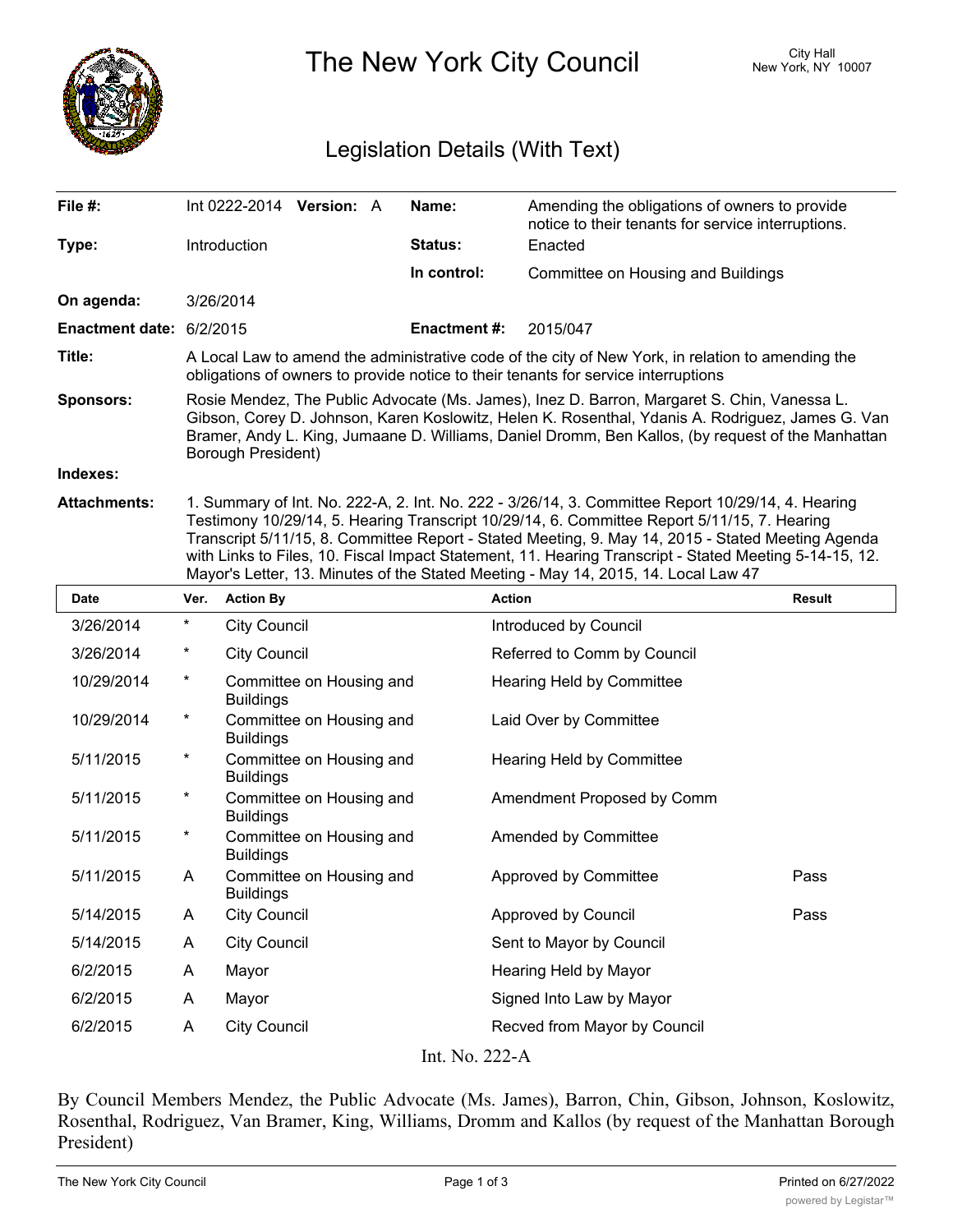A Local Law to amend the administrative code of the city of New York, in relation to amending the obligations of owners to provide notice to their tenants for service interruptions

Be it enacted by the Council as follows:

Section 1. Section 27-2005 of the administrative code of the city of New York is amended by adding a new subdivision e to read as follows:

e. 1. The owner of a multiple dwelling shall provide lawful occupants of such multiple dwelling with notice prior to making repairs, or performing other work, that will cause an interruption of any heat, hot water, cold water, gas or electricity service expected to last for two or more hours. The department shall by rule prescribe the form, timing and placement of the notice, provided that the notice shall be publicly posted in a prominent place within the multiple dwelling at least twenty-four hours before the interruption of such service is expected to commence and shall remain posted until such interruption ends. Where the owner expects that an interruption of any heat, hot water, cold water, gas or electricity service will last for less than two hours or where such interruption is due to emergency repairs or work, as defined by department rule, advance notice need not be posted, provided that where such interruption lasts for two or more hours, notice shall be posted as soon as practicable after the commencement of such interruption. Such notice shall identify the service to be interrupted, the type of work to be performed, the expected start and end dates of the service interruption. The notice shall be updated as needed. Such notice shall be posted in English, Spanish and such other languages as the department may provide by rule.

2. Repairs made pursuant to section 27-2125 of this code shall be exempt from the provisions of this subdivision.

§ 2. Section 28-304.10 of the administrative code of the city of New York, as added by local law number 141 for the year 2013, is amended to read as follows:

**§ 28-304.10 Occupant notification for elevator work.** In occupancy groups [R1] R-1 and [R2] R-2, when an elevator is to be out of service [for alteration work], a notice identifying the type of work to be performed and the expected start and end dates for such outage shall be provided in English, Spanish, and such other languages as the department may provide by rule, in accordance with sections 28-304.10.1 and 28-304.10.2.

**§ 28-304.10.1 Occupant notification for alteration work.** When an elevator is to be out of service for